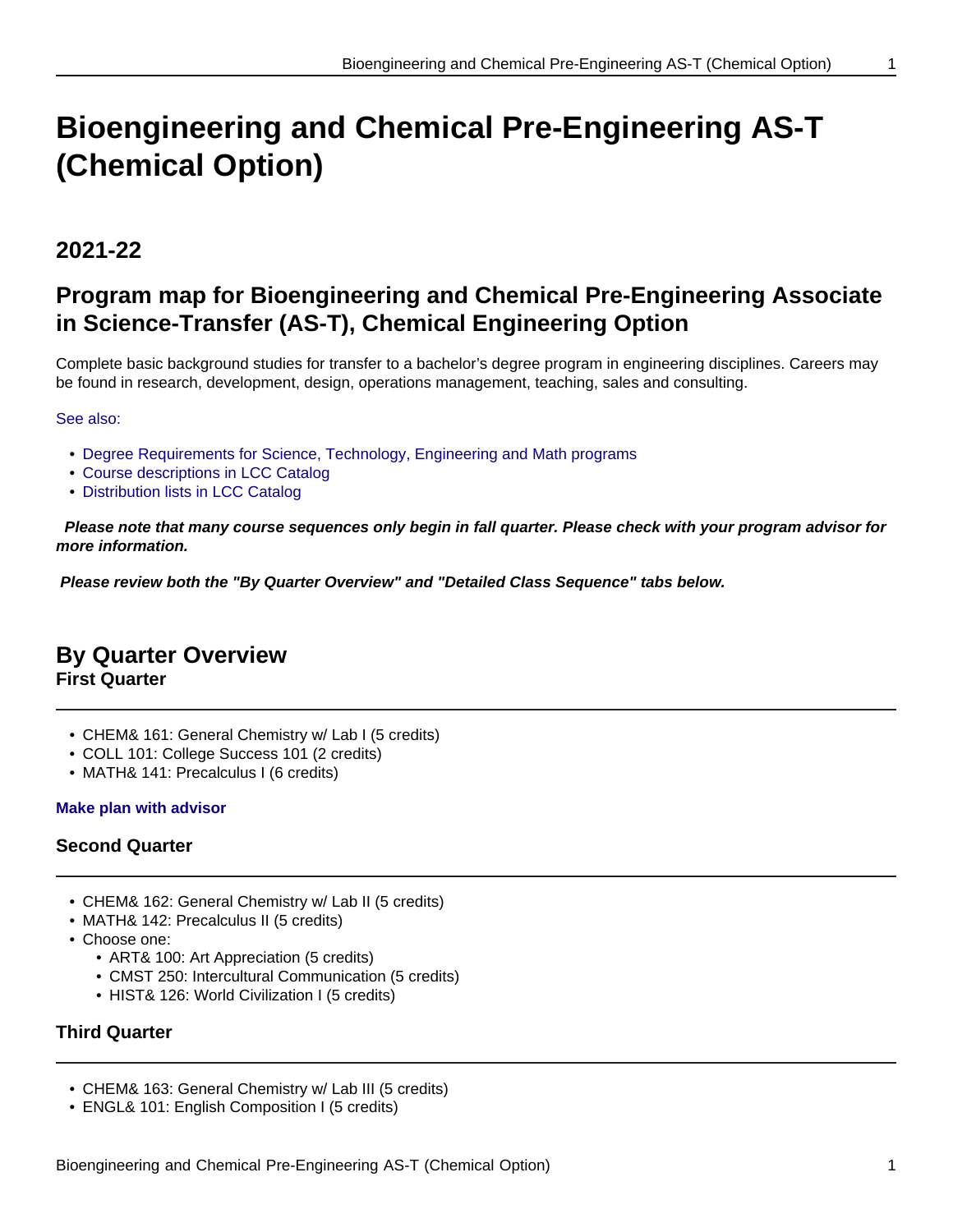- Choose one:
	- ANTH& 100: Survey of Anthropology (5 credits)
	- ANTH& 206: Cultural Anthropology (5 credits)
	- HIST& 128: Western Civ III (5 credits)
	- HIST& 215: Women in US History (5 credits)

#### **Fourth Quarter**

- CHEM& 261: Organic Chemistry w/ Lab I (5 credits)
- MATH& 151: Calculus I (5 credits)

#### **Fifth Quarter**

- CHEM& 262: Organic Chemistry w/ Lab II (5 credits)
- MATH& 152: Calculus II (5 credits)

#### **Sixth Quarter**

- CHEM& 263: Organic Chemistry w/ Lab III (5 credits)
- MATH& 153: Calculus III (5 credits)

#### **Research 4-year institutions and electives**

#### **Seventh Quarter**

- PHYS& 221: Engineering Physics I w/ Lab (5 credits)
- MATH& 254: Calculus IV (5 credits)

#### **Visit 4-year schools**

#### **Eighth Quarter**

- PHYS& 222: Engineering Physics II w/ Lab (5 credits)
- MATH 240: Differential Equations (5 credits)

#### **Apply to 4-year schools**

#### **Ninth Quarter**

- PHYS& 223: Engineering Physics III w/ Lab (5 credits)
- Choose one:
	- ECON& 201: Micro Economics (5 credits)
	- ECON& 202: Macro Economics (5 credits)
- MATH 220 Linear Algebra (5 credits)

#### **Apply for graduation**

### **Detailed Class Sequence**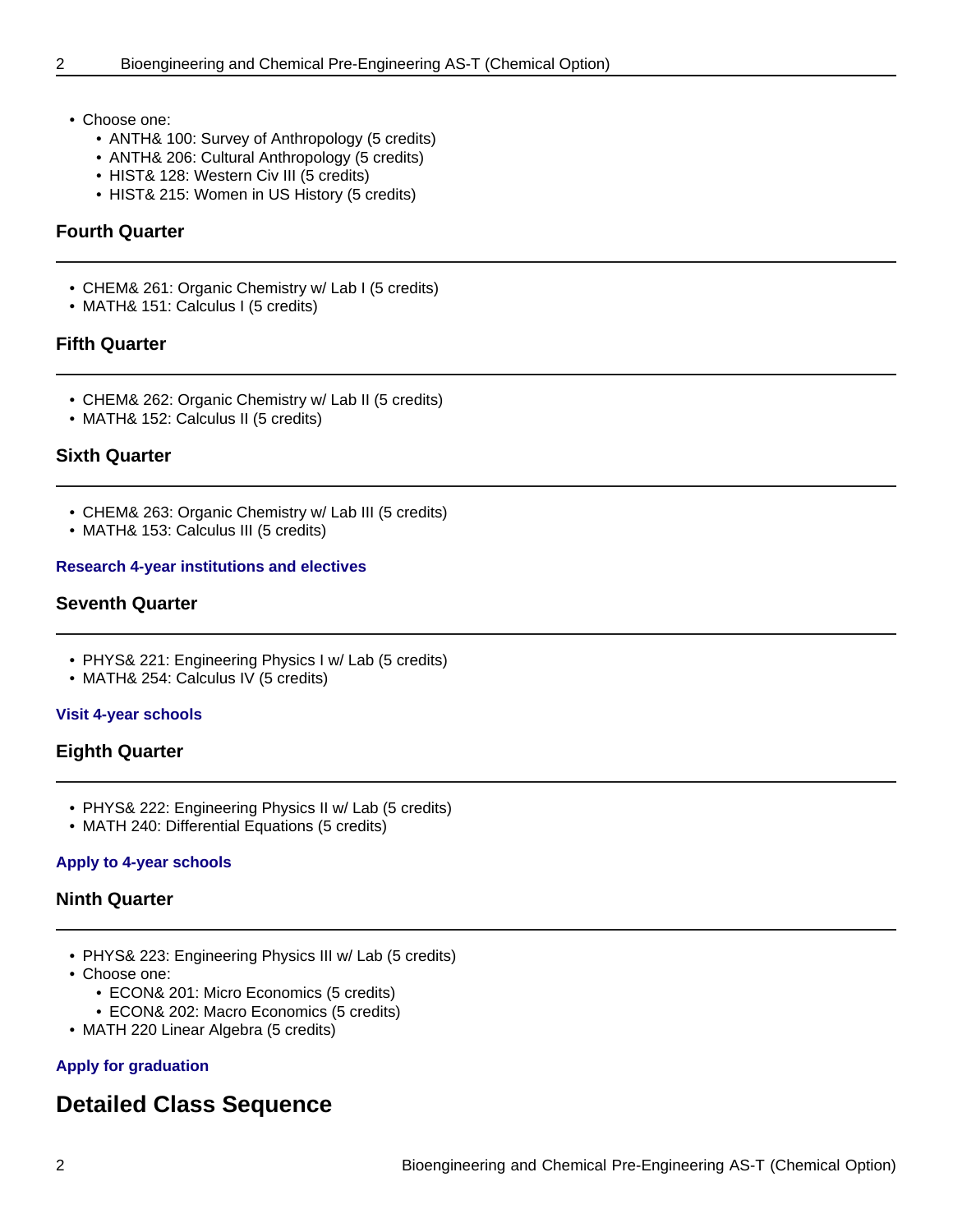#### **1. Pre-Major Requirement**

CHEM& 161: General Chemistry w/ Lab I (5 credits)

• Prerequisites: CHEM& 100 or high school chemistry and MATH 098.

#### **2. College Success**

COLL 101: College Success 101 (2 credits)

#### **3. Prerequisite Coursework / Elective**

MATH& 141: Precalculus I (6 credits)

• Prerequisites: C or better in MATH 098, B or better in ABE 092, or placement.

#### **4. Pre-Major Requirement**

CHEM& 162: General Chemistry w/ Lab II (5 credits)

• Prerequisites: CHEM& 161

#### **5. Prerequisite Coursework / Elective**

MATH& 142: Precalculus II (5 credits)

• Prerequisites: C or better in MATH& 141.

#### **6. Humanities / Diversity Requirement**

Choose one of these recommended courses:

- ART& 100: Art Appreciation (5 credits)
- CMST 250: Intercultural Communication (5 credits)
	- Fulfills [DIVR] requirement at WSU
- HIST& 126: World Civilization I (5 credits)
	- Fulfills [DIVR] requirement at WSU

#### **7. Pre-Major Requirement**

CHEM& 163: General Chemistry w/ Lab III (5 credits)

• Prerequisites: CHEM& 162

#### **8. Communication Requirement**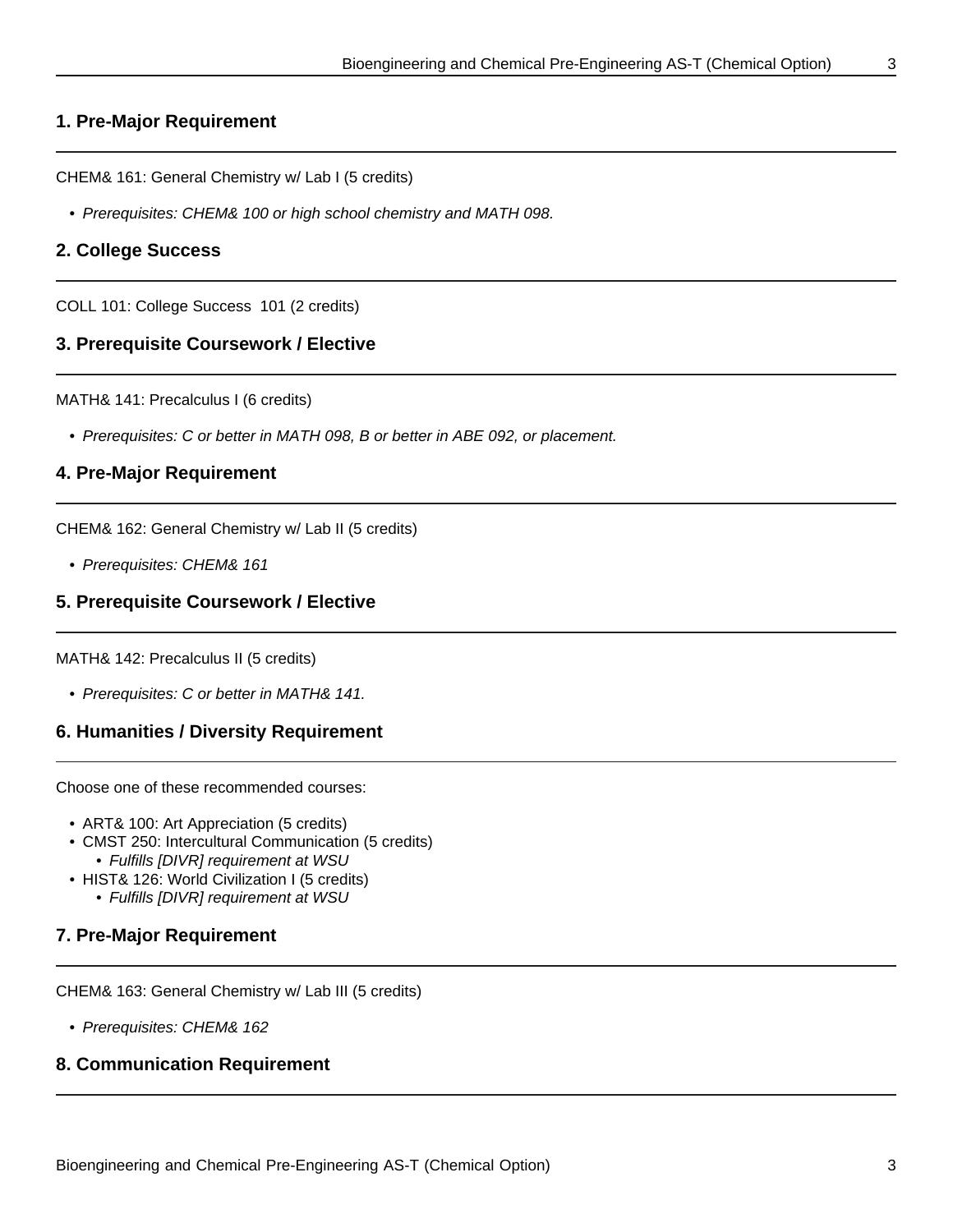ENGL& 101: English Composition I (5 credits)

• Prerequisites: College level reading and writing skills or completion of ENGL 099 or TECH 105 with a grade of C or better.

#### **9. Social Science Requirement**

Choose one of these recommended courses:

- ANTH& 100: Survey of Anthropology (5 credits) • Fulfills [DIVR] requirement at WSU
- ANTH& 206: Cultural Anthropology (5 credits) • Fulfills [DIVR] requirement at WSU
- HIST& 128: Western Civ III (5 credits)
	- Fulfills [ROOT] requirement at WSU
- HIST& 215: Women in US History (5 credits)
	- Fulfills [DIVR] requirement at WSU

#### **10. Pre-Major Requirement**

CHEM& 261: Organic Chemistry w/ Lab I (5 credits)

• Prerequisite: CHEM& 163 or instructor permission.

#### **11. Math Requirement**

MATH& 151: Calculus I (5 credits)

• Prerequisites: MATH& 142 with a grade of C or better.

#### **12. Pre-Major Requirement**

CHEM& 262: Organic Chemistry w/ Lab II (5 credits)

• Prerequisites: CHEM& 261

#### **13. Math Requirement**

MATH& 152: Calculus II (5 credits)

• Prerequisite: MATH& 151 with a grade of C or better.

#### **14. Recommended Elective**

CHEM& 263: Organic Chemistry w/ Lab III (5 credits)

• Prerequisite: CHEM& 262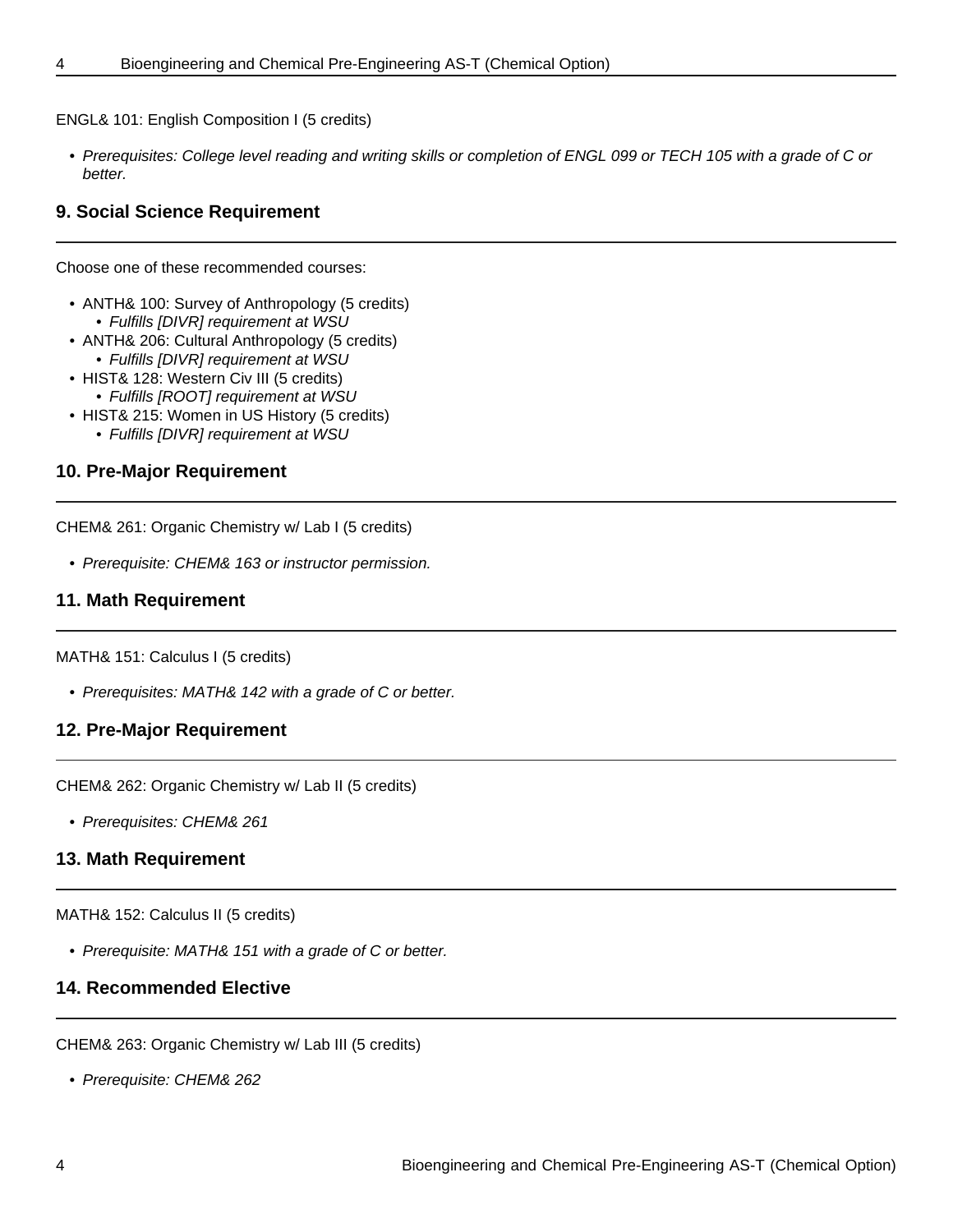#### **15. Math Requirement**

MATH& 153: Calculus III (5 credits)

• Prerequisite: MATH& 152 with a grade of C or better.

#### **16. Pre-Major Requirement**

PHYS& 221: Engineering Physics I w/ Lab (5 credits)

• Prerequisites: Completion of or concurrent enrollment in MATH& 151 or instructor permission.

#### **17. Recommended Elective**

MATH& 254: Calculus IV (5 credits)

• Prerequisites: MATH& 153 with a grade of C or better.

#### **18. Pre-Major Requirement**

PHYS& 222: Engineering Physics II w/ Lab (5 credits)

• Prerequisites: PHYS& 221, MATH& 152 or instructor permission.

#### **19. Math Requirement**

MATH 240: Differential Equations (5 credits)

• Prerequisite: MATH& 254 with a grade of C or better.

#### **20. Pre-Major Requirement**

PHYS& 223: Engineering Physics III w/ Lab (5 credits)

• Prerequisites: PHYS& 222 or instructor permission.

#### **21. Social Science Requirement**

Choose one of these recommended courses:

- ECON& 201: Micro Economics (5 credits) • Prerequisites: MATH 088 or TECH 088 or BUS 104 and ENGL& 101 or BUS 190.
- ECON& 202: Macro Economics (5 credits)
	- Prerequisite: ECON& 201 or instructor permission.

#### **22. Recommended Elective**